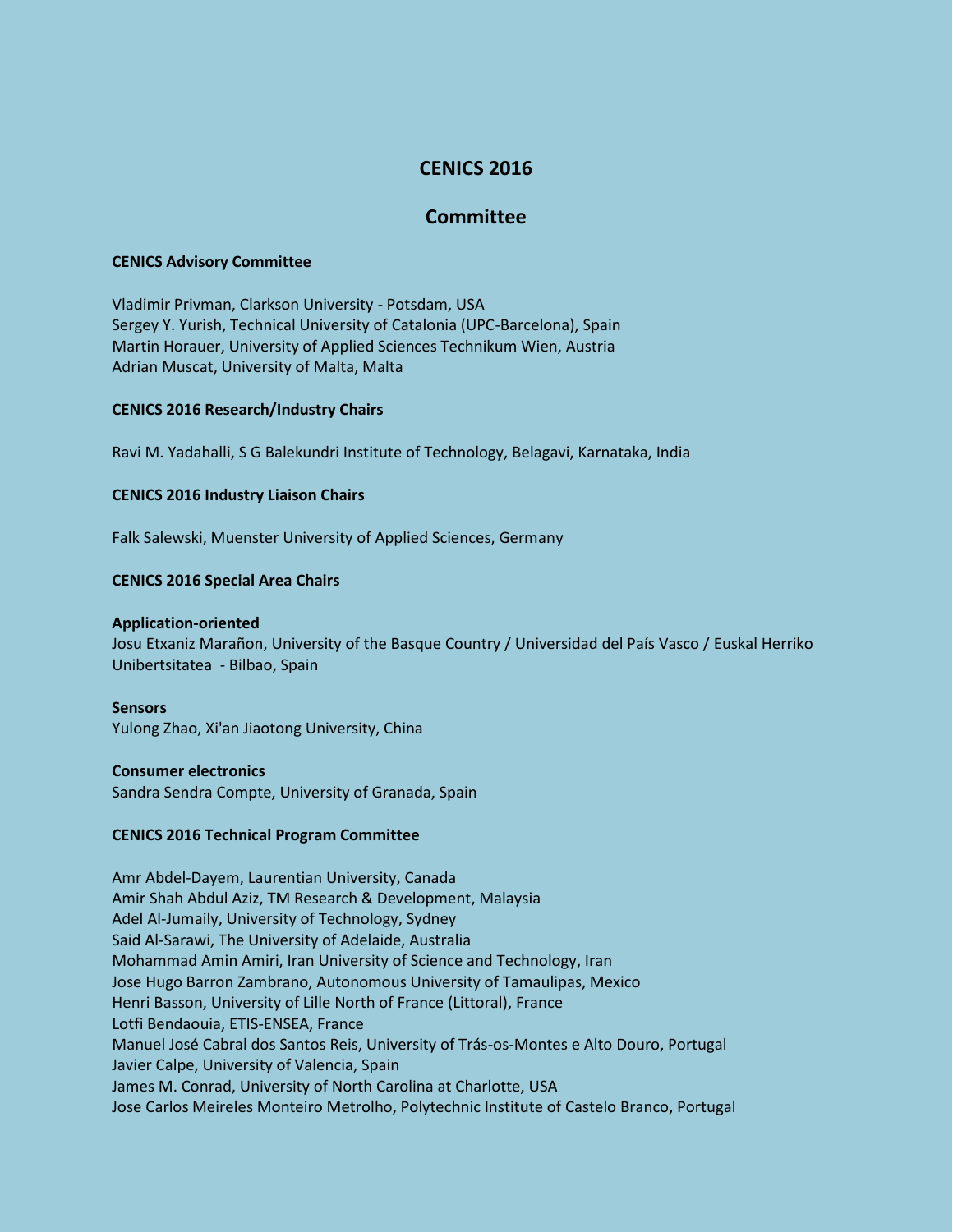David Cordeau, CNRS-XLIM, UMR 7252, University of Poitiers, France Marc Daumas, Université de Perpignan, France Javier Diaz-Carmona, Technological Institute of Celaya, Mexico Gordana Jovanovic Dolecek, Institute INAOE - Puebla, Mexico Rolf Drechsler, University of Bremen, Germany Ykhlef Fayçal, Centre de Développement des Technologies Avancées, Algeria Sérgio Adriano Fernandes Lopes, Universidade do Minho, Portugal Francisco V. Fernández, IMSE, CSIC and University of Sevilla, Spain Patrick Girard, LIRMM, France Luis Gomes, Universidade Nova de Lisboa, Portugal Petr Hanáček, Brno University of Technology, Czech Republic Houcine Hassan, Polytechnic University of Valencia, Spain Martin Horauer, University of Applied Sciences Technikum Wien, Austria Chun-Hsi Huang, University of Connecticut, U.S.A. Michael Huebner, Ruhr-University of Bochum, Germany Wen-Jyi Hwang, National Taiwan Normal University, Taiwan Emilio Jiménez Macías, University of La Rioja, Spain Anastasia N. Kastania, Athens University of Economics and Business, Greece Kenneth Blair Kent, University of New Brunswick, Canada Krzysztof Kepa, GE Global Research, USA Eric Kerherve, University of Bordeaux, France Joo-Young Kim, Microsoft, USA Kenji Kise, Tokyo Institute of Technology, Japan Israel Koren, University of Massachusetts at Amherst, USA Tomas Krilavicius, Vytautas Magnus University - Kaunas & Baltic Institute of Advanced Technologies - Vilnius, Lithuania Junghee Lee, University of Texas at San Antonio, USA Kevin Lee, Murdoch University, Australia Hongen Liao, Tsinghua University, China Diego Liberati, National Research Council of Italy, Italy Yo-Sheng Lin, National Chi Nan University, Taiwan Alie Eldin Mady, University College Cork (UCC) - Cork, Ireland Cesare Malagu', University of Ferrara and Istituto di acustica e sensoristica Orso Maria Corbino CNR-IDASC, Italy José Carlos Metrôlho, Instituto Politécnico de Castelo Branco, Portugal Harris Michail, Cyprus University of Technology, Cyprus Yoshikazu Miyanaga, Hokkaido University, Japan Bartolomeo Montrucchio, Politecnico di Torino, Italy Adrian Muscat, University of Malta, Malta Shinobu Nagayama, Hiroshima City University, Japan Arnaldo Oliveira, Universidade de Aveiro, Portugal Adam Pawlak, Silesian University of Technology - Gliwice, Poland George Perry, University of Texas at San Antonio, USA Angkoon Phinyomark, Prince of Songkla University, Thailand Eduardo Correia Pinheiro, Instituto de Telecomunicações - Lisboa, Portugal Katalin Popovici, MathWorks, USA Adam Postula, University of Queensland, Australia Anton Satria Prabuwono, Universiti Kebangsaan Malaysia, Malaysia